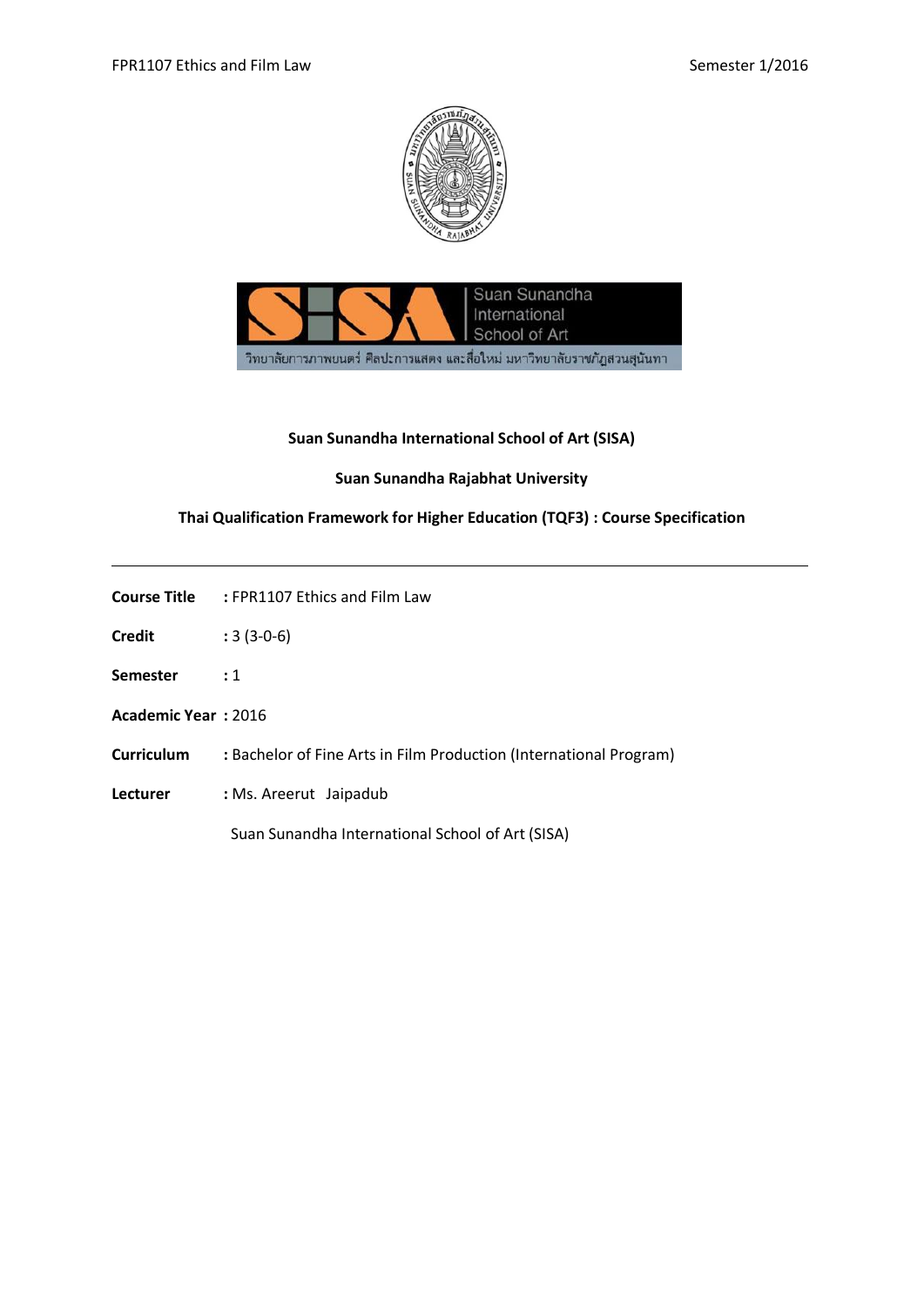## **Section 1. General Information**

- 1. Code and Course Title : FPR1107 Ethics and Film Law
- 2. Credit : 3 (3-0-6)
- 3. Curriculum and Course Category: This course offering, a part of the Bachelor of Fine Arts, Film Production Program, Suan Sunandha International School of Art, Suan Sunandha Rajabhat University is categorized as Film Production Specific Course / Core Subject.
- 4. Lecturer : Ms. Areerut Jaipadub E-mail: -
- 5. Semester / Year Level of Students: Semester 1 / 4<sup>th</sup> Year Students
- 6. Pre-Requisite (if any) : None
- 7. Co-Requisite (if any) : None
- 8. Learning Location : Building 31 Suan Sunandha International School of Art (SISA), Room: 3112B, Suan Sunandha Rajabhat University
- 9. Late Date for Preparing and Revising this Course: -

## **Section 2. Aims and Objectives**

- 1. Objectives of Course
	- 1.1 To have knowledge about Law and Ethic in Film Producing and Screening.
	- 1.2 To be able to apply in their films production plan.
- 2. Objectives of Developing/Revising Course -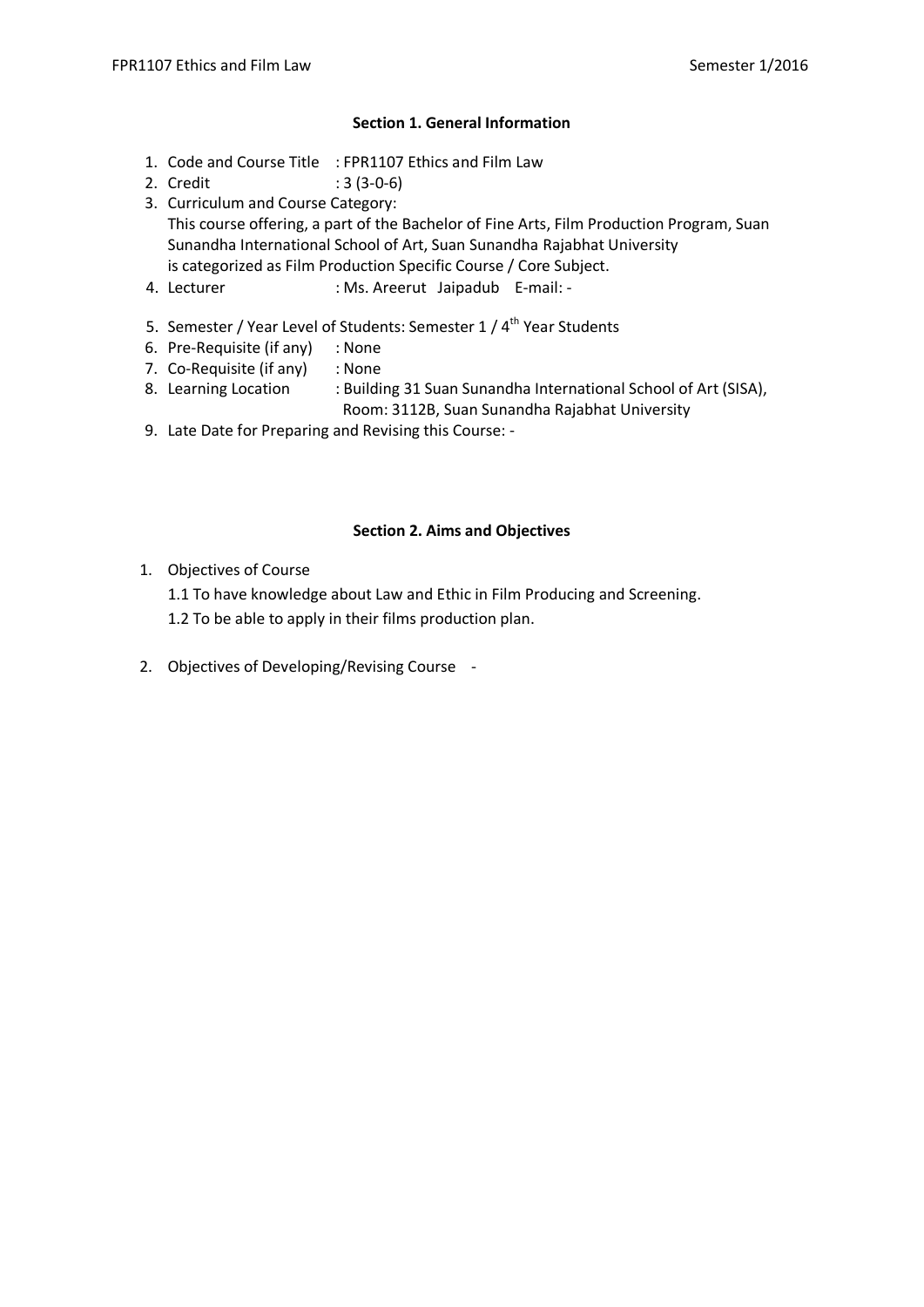### **Section 3. Course Structure**

### **1. Course Outline**

The course topics are about introduction to business process management including with case studies.

### 2. **Time Length per Semester** (Lecture-Hours / Practice-Hours / Self Study-Hours)

| Lecture          | Practice | <b>Self Study</b> | Addition             |
|------------------|----------|-------------------|----------------------|
| 3 hours per week |          | 6 hours per week  | upon student request |

## **3. Time Length per Week for Individual Academic Consulting and Guidance**

- a. Lecturer will be available every Wednesday from 9:00 to 16.00 at Suan Sunandha International School of Art or an appointment can be made upon request.
- b. Lecturer can also be reached via e-mail for any short consultations: suparada.pr@ssru.ac.th

| <b>Learning Standard/Outcomes</b>                                                                                                                                                                                                                                                                   | <b>Learning Activities</b>                                                                                                                                                                                                                                                                                 | <b>Learning Assessment</b>                                                                                                                                                                                              |
|-----------------------------------------------------------------------------------------------------------------------------------------------------------------------------------------------------------------------------------------------------------------------------------------------------|------------------------------------------------------------------------------------------------------------------------------------------------------------------------------------------------------------------------------------------------------------------------------------------------------------|-------------------------------------------------------------------------------------------------------------------------------------------------------------------------------------------------------------------------|
|                                                                                                                                                                                                                                                                                                     |                                                                                                                                                                                                                                                                                                            |                                                                                                                                                                                                                         |
| 1. Honesty<br>2. Integrity<br>3. Responsibility<br>4. Punctuality<br>5. Tolerance<br>6. Confidence                                                                                                                                                                                                  | <b>Ethics and Morals</b><br>1. Rules setting such as<br>attending the class on time<br>and regularly<br>2. Group discussion<br>3. Group work<br>4. Responsible for given tasks<br>and be honest in working<br>and examination                                                                              |                                                                                                                                                                                                                         |
|                                                                                                                                                                                                                                                                                                     | Knowledge<br>2.                                                                                                                                                                                                                                                                                            |                                                                                                                                                                                                                         |
| 1. Can apply knowledge in real<br>working time<br>2. Dare to use creativity that's<br>profit for film production<br>development<br>3. Understand in working<br>process rightly in standard<br>4. Good attitude to profession<br>and work based on<br>moralities and ethics of<br>mass communicators | Explain and conclude ideas<br>1.<br>through teaching<br>documents and<br>presentation by programs<br>of Microsoft PowerPoint,<br>Microsoft Word and<br>Internet<br>Single and group<br>2.<br>assignment and discussion<br>3. Games for case studies<br>understanding and<br>conclusion<br>4. Quiz in class | 1. Evaluation by behaviors,<br>attention and class<br>participation<br>2. Evaluation by group working<br>of film production and<br>discussion<br>3. Evaluation by quiz, midterm<br>examination and final<br>examination |

## **Section 4. Developing Students' Learning Outcomes**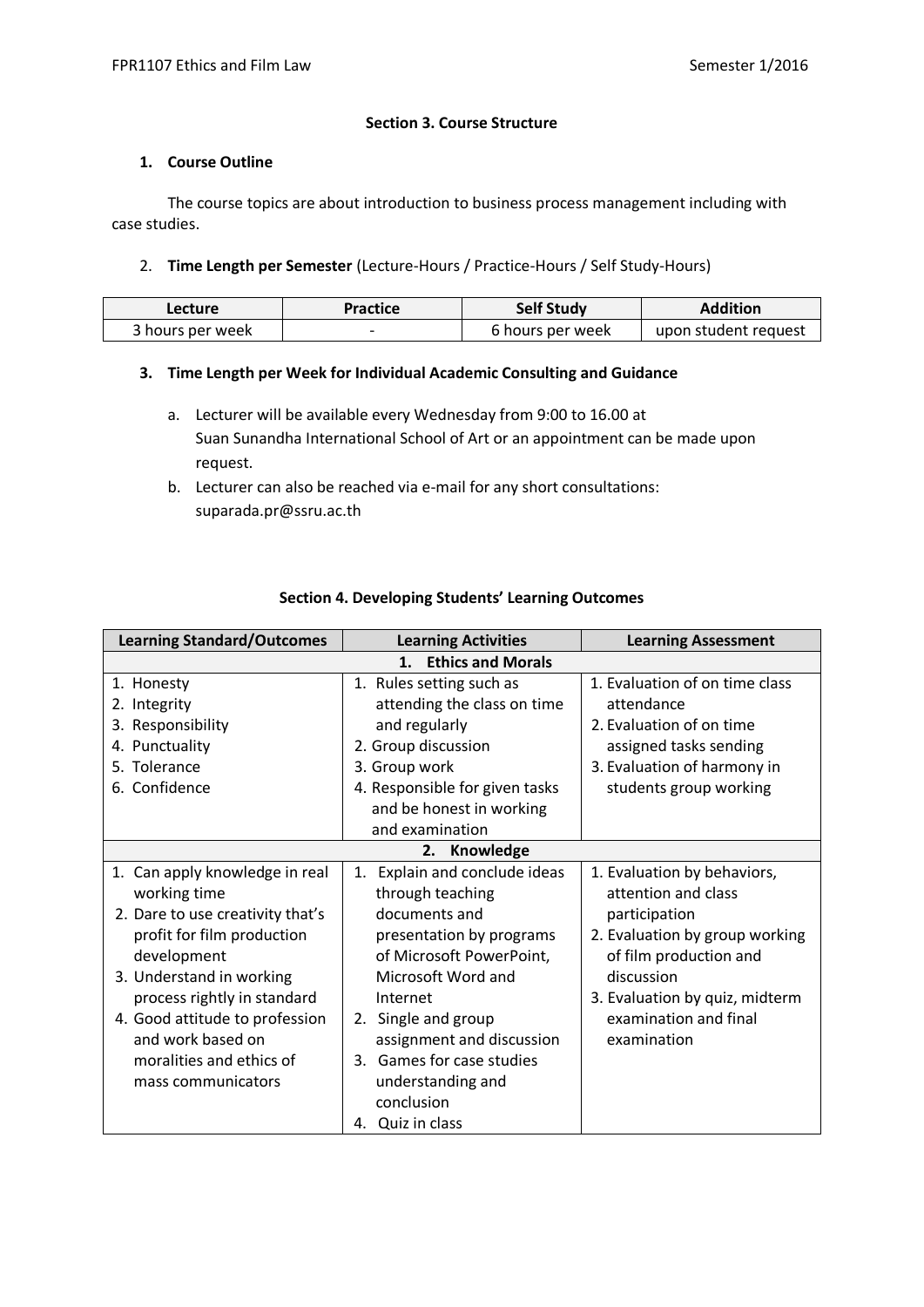| <b>Learning Standard/Outcomes</b>                                                                                                                                                                                                                                                                                                                                                        | <b>Learning Activities</b>                                                                                                                                                                                                                                                               | <b>Learning Assessment</b>                                                                                                                                                                                                                       |  |  |  |  |
|------------------------------------------------------------------------------------------------------------------------------------------------------------------------------------------------------------------------------------------------------------------------------------------------------------------------------------------------------------------------------------------|------------------------------------------------------------------------------------------------------------------------------------------------------------------------------------------------------------------------------------------------------------------------------------------|--------------------------------------------------------------------------------------------------------------------------------------------------------------------------------------------------------------------------------------------------|--|--|--|--|
| <b>Cognitive Skills</b><br>3.                                                                                                                                                                                                                                                                                                                                                            |                                                                                                                                                                                                                                                                                          |                                                                                                                                                                                                                                                  |  |  |  |  |
| 1. Can apply theoretical<br>section and practical part to<br>film production<br>2. Can analyze situations in<br>film production                                                                                                                                                                                                                                                          | 1. Practice and ideas<br>conclusion by program of<br>Microsoft PowerPoint<br>2. Assignment of group<br>discussion and report<br>3. Group analysis based on at<br>present film principles                                                                                                 | 1. Evaluation by behaviors,<br>attention and class<br>participation<br>2. Evaluation by group<br>discussion<br>3. Evaluation by class practice<br>4. Evaluation by students' ideas<br>conclusion, analysis including<br>with in class evaluation |  |  |  |  |
| 4.                                                                                                                                                                                                                                                                                                                                                                                       | <b>Interpersonal Skills and Responsibilities</b>                                                                                                                                                                                                                                         |                                                                                                                                                                                                                                                  |  |  |  |  |
| 1. Relevant interpersonal skill<br>and classmate<br>2. Skill of creation and<br>maintenance of<br>interpersonal relationship<br>with colleagues and gain<br>and loss people<br>3. Professional practice with<br>self-responsibility and public<br>responsibility based on<br>moralities and ethics of<br>mass communicators<br>4. Being leader and follower<br>while working development | 1. Explain and conclude ideas<br>through teaching<br>documents and<br>presentation by programs<br>of Microsoft PowerPoint,<br>Microsoft Word and<br>Internet<br>2. Group works assignment<br>3. Group presentation                                                                       | 1. Evaluation by behaviors,<br>attention and class<br>participation<br>2. Evaluation by group works<br>3. Evaluation by in class<br>practice                                                                                                     |  |  |  |  |
| 5.                                                                                                                                                                                                                                                                                                                                                                                       | <b>Numerical Analysis, Communication and Information Technology Skills</b>                                                                                                                                                                                                               |                                                                                                                                                                                                                                                  |  |  |  |  |
| 1. Effective communication<br>skill which are listening,<br>speaking, reading and<br>writing skills<br>2. Information technology and<br>new media usage skills to<br>support film production<br>such as information<br>searching via internet and<br>uploading produced film to<br>youtube.com                                                                                           | 1. Communicative technology<br>usage practice such as<br>assignment sending via e-<br>mail and creation of forum<br>for ideas sharing<br>2. In class discussion or<br>playing of case studies<br>games<br>3. Report presentation skill by<br>using proper forms, tools<br>and technology | 1. Evaluation by behaviors,<br>attention and class<br>participation<br>2. Evaluation by group<br>discussion and presentation<br>3. Evaluation by in class<br>practice                                                                            |  |  |  |  |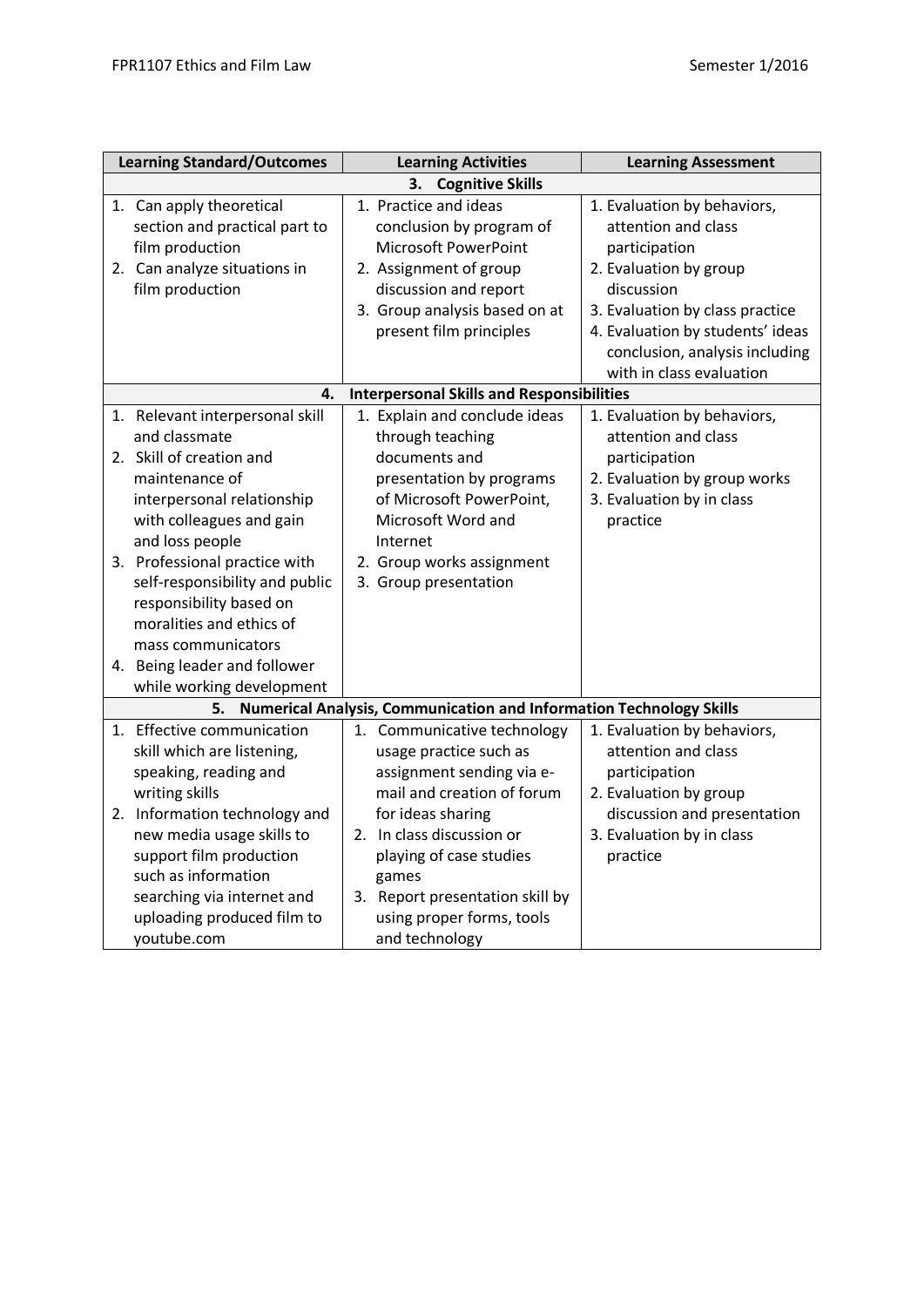### **Section 5. Lesson Plan and Assessment**

# **1. Lesson Plan**

| <b>Week</b>    | <b>Topic and Detail</b>                                           | <b>Hours</b>   | <b>Activity and Media</b>                   |  | Lecturer             |  |
|----------------|-------------------------------------------------------------------|----------------|---------------------------------------------|--|----------------------|--|
| $\mathbf{1}$   | - Course Orientation                                              | 3              | - Group Discussion<br>- Pre-test            |  | Ms. Areerut Jaipadub |  |
| $\overline{2}$ | - Film and Society: Controversial Films<br>and effect on society. | $\overline{3}$ | - Lecturer<br>- Single Assignment.          |  | Ms. Areerut Jaipadub |  |
| 3              | - MPAA Rating System.                                             | 3              | - Lecturer<br>- Single Assignment.          |  | Ms. Areerut Jaipadub |  |
| 4              | - European Rating System.                                         | 3              | - Lecturer<br>- Single Assignment.          |  | Ms. Areerut Jaipadub |  |
| 5              | - Banned Film Part 1                                              | 3              | - Lecturer<br>- Single Assignment           |  | Ms. Areerut Jaipadub |  |
| 6              | - Banned Film Part 2                                              | 3              | -Lecturer<br>-Single Assignment             |  | Ms. Areerut Jaipadub |  |
| $\overline{7}$ | <b>Midterm Break Week</b>                                         |                |                                             |  |                      |  |
| 8              |                                                                   |                | <b>Midterm Examination Week</b>             |  |                      |  |
| 9              | - Thai Film Law                                                   | 3              | - Lecturer<br>- Single Assignment.          |  | Ms. Areerut Jaipadub |  |
| 10             | - Banned Films in Thailand.                                       | $\overline{3}$ | - Lecturer<br>- Single Assignment.          |  | Ms. Areerut Jaipadub |  |
| 11             | - Asia Film Rating System.                                        | 3              | - Lecturer<br>- Single Assignment.          |  | Ms. Areerut Jaipadub |  |
| 12             | - controversial issues on film.                                   | 3              | - Lecturer<br>- Single Assignment.          |  | Ms. Areerut Jaipadub |  |
| 13             | - Students Project Shooting.                                      | 3              | - Group Assignment.                         |  | Ms. Areerut Jaipadub |  |
| 14             | - Students Project Presentation part 1                            | 3              | - Group Presentation<br>- Group Discussion. |  | Ms. Areerut Jaipadub |  |
| 15             | - Students Project Presentation part 2                            | 3              | - Group Presentation<br>- Group Discussion. |  | Ms. Areerut Jaipadub |  |
| 16             | <b>Final Break Week</b>                                           |                |                                             |  |                      |  |
| 17             | <b>Final Examination Week</b>                                     |                |                                             |  |                      |  |
|                | <b>Total Hours</b>                                                | 39             |                                             |  |                      |  |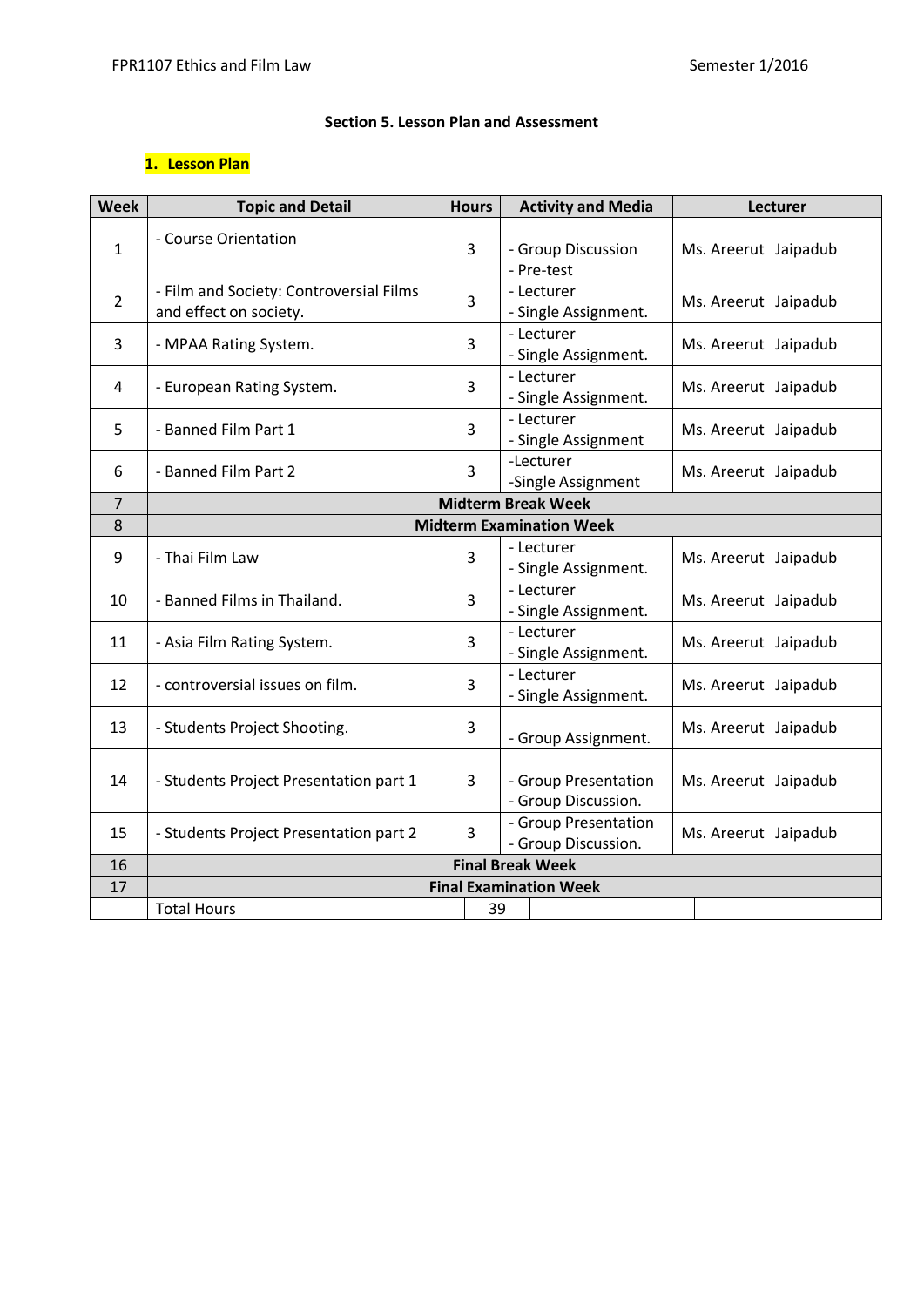# **2. Learning Assessment Plan**

| <b>Learning Outcomes</b>                                                                                                                                                                                                                                                                                                                                                                    | <b>Assessment Activities</b>                                                                              | <b>Time Schedule</b> | <b>Proportion of</b><br>Assessment (%)                                                                                    |  |  |
|---------------------------------------------------------------------------------------------------------------------------------------------------------------------------------------------------------------------------------------------------------------------------------------------------------------------------------------------------------------------------------------------|-----------------------------------------------------------------------------------------------------------|----------------------|---------------------------------------------------------------------------------------------------------------------------|--|--|
| 1. Ethics and Morals                                                                                                                                                                                                                                                                                                                                                                        |                                                                                                           |                      |                                                                                                                           |  |  |
| 1. Honesty<br>2. Integrity<br>3. Responsibility<br>4. Punctuality<br>5. Tolerance<br>6. Confidence                                                                                                                                                                                                                                                                                          | <b>Behaviors and Class</b><br><b>Practical Participation</b>                                              | <b>Every Week</b>    | <b>Class Attendance</b><br>10%                                                                                            |  |  |
|                                                                                                                                                                                                                                                                                                                                                                                             | 2. Knowledge                                                                                              |                      |                                                                                                                           |  |  |
| 1. Can apply knowledge in<br>real working time<br>2. Dare to use creativity<br>that's profit for film<br>production development<br>3. Understand in working<br>process rightly in standard<br>4. Good attitude to<br>profession and work based<br>on moralities and ethics of<br>mass communicators                                                                                         | Midterm Video Essay<br>and Controversial<br>Short Film for Rating<br><b>System Final</b><br>Presentation. | Week 8 and 17        | Midterm Video<br>Essay<br>20%<br><b>Controversial Short</b><br>Film for Rating<br><b>System Final</b><br>Presentation 30% |  |  |
|                                                                                                                                                                                                                                                                                                                                                                                             | <b>Cognitive Skills</b><br>3.                                                                             |                      |                                                                                                                           |  |  |
| 1. Can apply theoretical<br>section and practical part<br>to film production<br>2. Can analyze situations in<br>film production                                                                                                                                                                                                                                                             | Group Discussion and<br>Analysis                                                                          | Week 1, 14 and 15    | <b>Group Discussion</b><br>15%                                                                                            |  |  |
| 4.                                                                                                                                                                                                                                                                                                                                                                                          | <b>Interpersonal Skills and Responsibilities</b>                                                          |                      |                                                                                                                           |  |  |
| 1. Relevant interpersonal<br>skill and classmate<br>2. Skill of creation and<br>maintenance of<br>interpersonal relationship<br>with colleagues and gain<br>and loss people<br>3. Professional practice with<br>self-responsibility and<br>public responsibility based<br>on moralities and ethics of<br>mass communicators<br>4. Being leader and follower<br>while working<br>development | <b>Class Participation</b>                                                                                | <b>Every Week</b>    | <b>Class Participation</b><br>10%                                                                                         |  |  |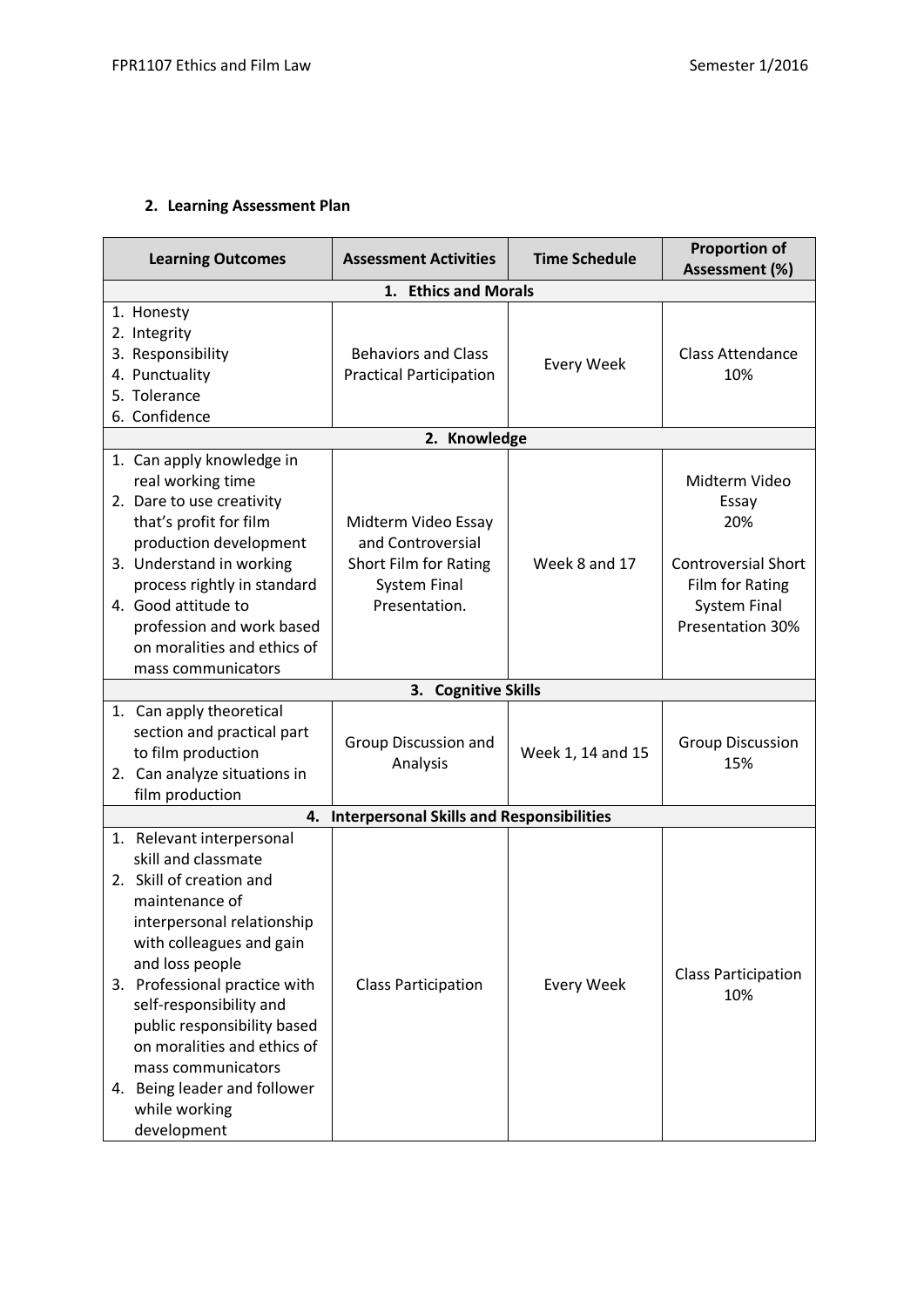| <b>Learning Outcomes</b>                                                                                                                                                                                                                                                                       | <b>Assessment Activities</b>                                           | <b>Time Schedule</b> | <b>Proportion of</b><br>Assessment (%) |
|------------------------------------------------------------------------------------------------------------------------------------------------------------------------------------------------------------------------------------------------------------------------------------------------|------------------------------------------------------------------------|----------------------|----------------------------------------|
|                                                                                                                                                                                                                                                                                                | 5. Numerical Analysis, Communication and Information Technology Skills |                      |                                        |
| 1. Effective communication<br>skill which are listening,<br>speaking, reading and<br>writing skills<br>2. Information technology<br>and new media usage skills<br>to support film production<br>such as information<br>searching via internet and<br>uploading produced film<br>to youtube.com | Single Assignment and<br>Analysis                                      | Week 2-6 and 9-12    | Single Assignment<br>15%               |

## **Section 6. Learning and Teaching Resources**

## **1. Major Books and Documents**

- 1.1 McGinn, Colin. (2007). The Power of Movies : How Screen and Mind Interact. New York. : Vintage Books.
- 1.2 Pramaggiore, Maria and Wallis, Tom (2006). Film A Critical Introduction. London. : Pearson Education Inc.

# **2. Important document and information**

ี่ 2.1 การควบคมเนื้อหา (content) ของสื่อ ภาพยนตร์และวีดิทัศน์ 2551 : จากระบบเซ็นเซอร์ ส่ ระบบเรตติ้ง

Reached from: **mass-media-law-issues.blogspot.com/2014/11/2551.html**

2.2 พระราชบัญญัติภาพยนตร์และวีดิทัศน์ พ.ศ. 2551

Reached from: www.m-culture.go.th/th/article\_attach/25.pdf

### **Section 7. Course Evaluation and Improvement**

# **1. Strategies for Course Evaluation by Students**

1.1 Explain to students to understand significance of subject development and students' roles in subject effectiveness evaluation as gain and loss people of program management 1.2 Support subject effectiveness evaluation by students before and after studying 1.3 Create opinion sharing atmosphere about subject effectiveness between lecturer and students while studying